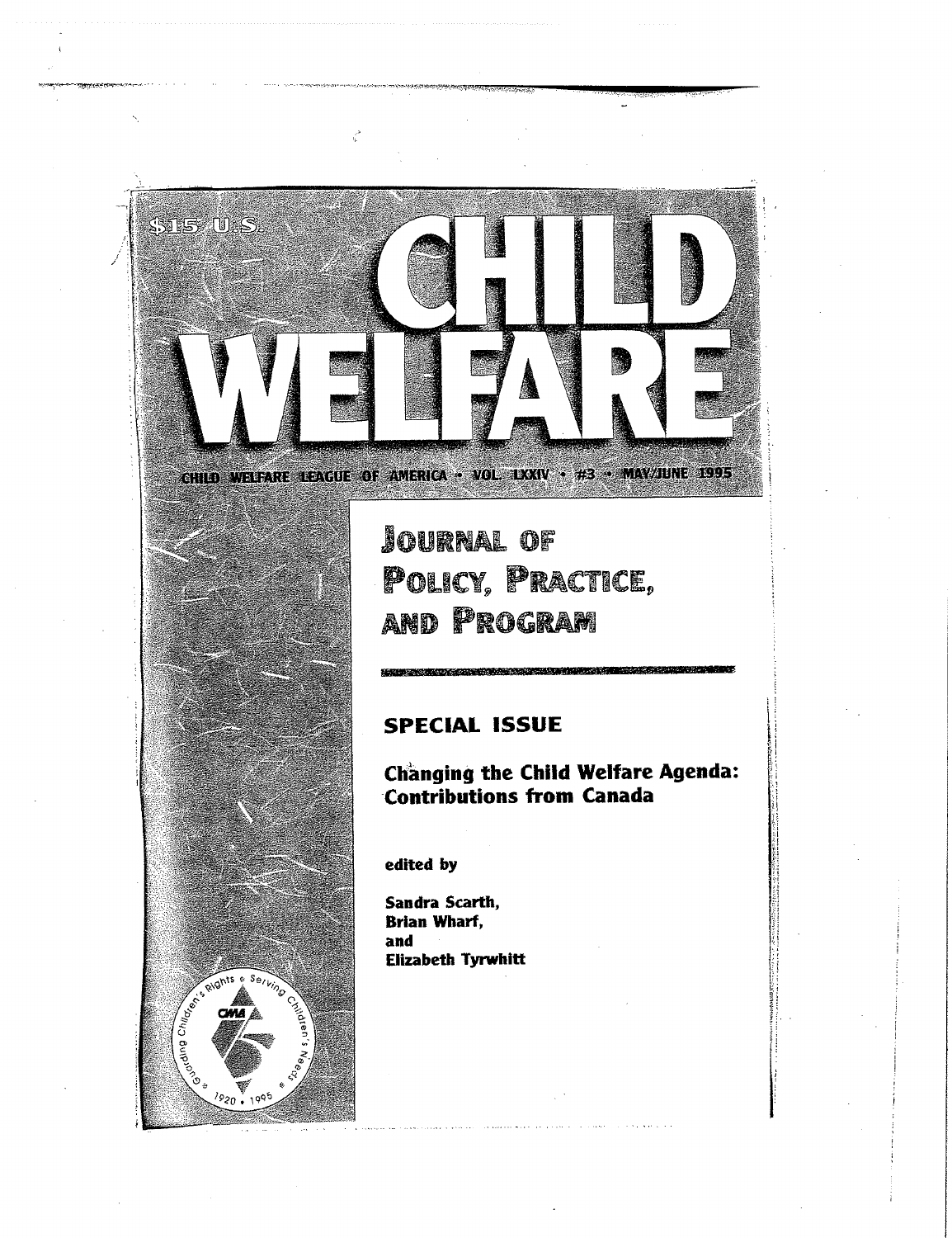## **THE COMMUNITY CONTEXT OF CHILD WELFARE**

|  | Local Governance of Child Welfare Services<br>in Alberta<br>Michael Rothery, Jim Gallup, Gene Tillman,<br>and Herb Allard                       | 587 |   |
|--|-------------------------------------------------------------------------------------------------------------------------------------------------|-----|---|
|  | Improving the Life Prospects of Children:<br>A Community Systems Approach<br>Craig Shields                                                      | 605 |   |
|  | A Place for Advocacy in Child Welfare<br>Systems: The Case of Adoption<br>Margaret Ward                                                         | 619 |   |
|  | Child and Family Service Standards in First<br>Nations: An Action Research Project<br>Brad Mckenzie, Esther Seidl, and Norman Bone              | 633 |   |
|  | TRENDS AND INNOVATIONS IN<br><b>CHILD WELFARE</b>                                                                                               |     | β |
|  | Adoption Practice in Canada: Emerging Trends<br>and Challenges<br>Michael P. Sobol and Kerry Daly                                               | 655 |   |
|  | Changing Adoption Policy and Practice to Deal<br>with Children in Limbo<br>Gail Aitken                                                          | 679 |   |
|  | How Children in Care View Their Own and<br>Their Foster Families: A Research Study<br>Kathleen Kufeldt, James Armstrong, and<br>Marshall Dorosh | 695 |   |
|  | Homeless Youths and the Child Welfare<br>System: Implications for Policy and Service<br>Michael D. Fitzgerald                                   | 717 |   |
|  | <b>Mediating Child Protection Cases</b><br>June Maresca                                                                                         | 731 |   |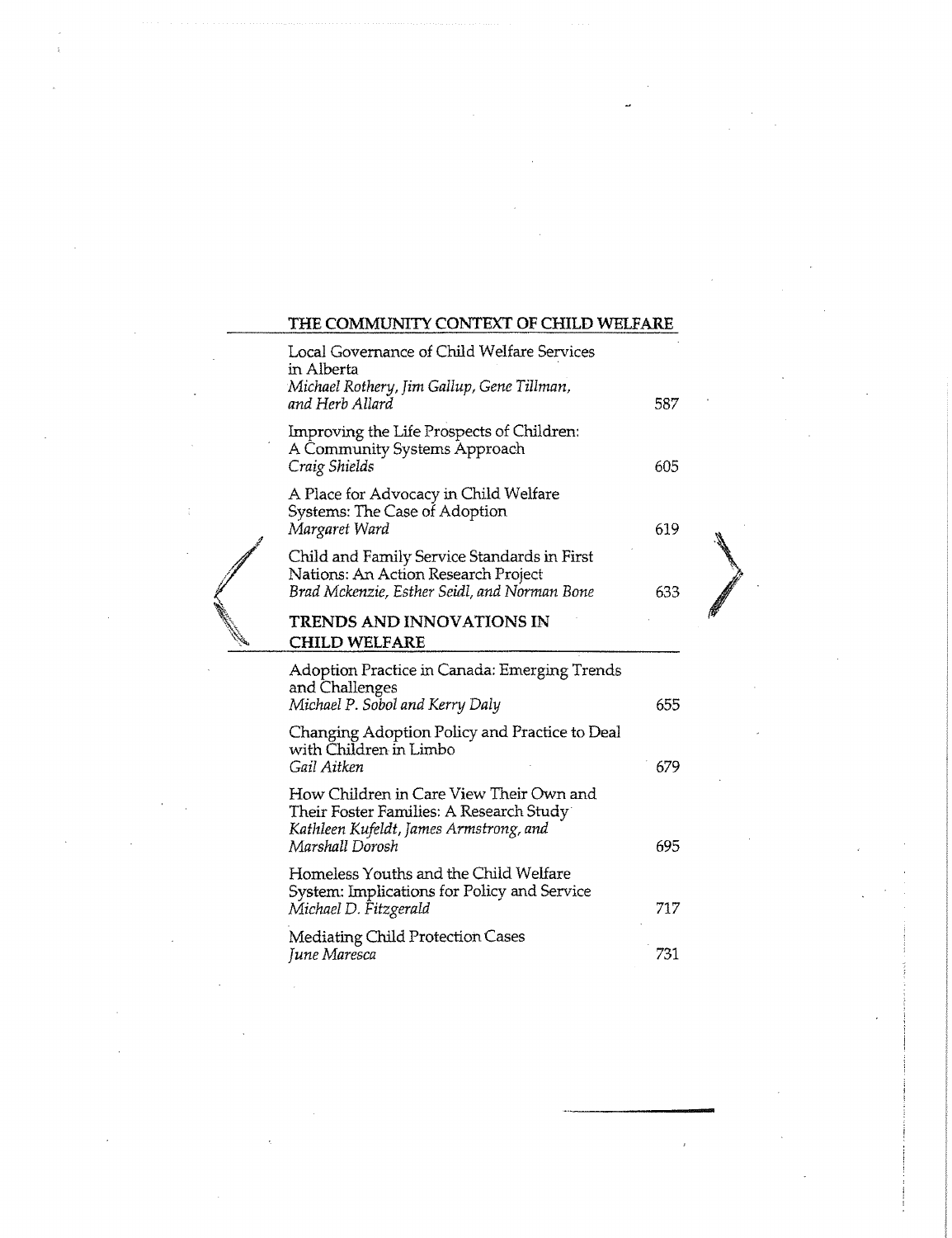# **Child and Family Service Standards in First Nations: An Action Research Project**

*Brad McKenzie, Esther Seidl, and Norman Bone* 

Decentralized, community-based child and family services have been provided by First Nations agencies since the mid-1980s. Attention has recently been focused on the development of culturally specific standards of practice that can become the basis for culturally appropriate services and First Nations legislation in child welfare. This article summarizes findings from a participatory research process conducted in eight Manitoba First Nations. Results support important differences concerning the causality of child welfare problems, the definition of key child welfare concepts, and the place of cultural values and practices in intervention. It is also significant that many of the views about good child welfare practice are similar to those in mainstream society.

*Brad McKenzie, Ph.D., is Associate Professor, Faculty of Social Work, University of Manitoba, Winnipeg, MB. Esther Seidl, B.S.W., is Child and Family Services Advisor, West Region Child and Family Services, Winnipeg, MB. Norman Bone is Child and Family Services Worker, West Region Child and Family Services, Winnipeg, MB.* 

0009-4021 /95/030633-22 \$1.50 © Child Welfare League of America 633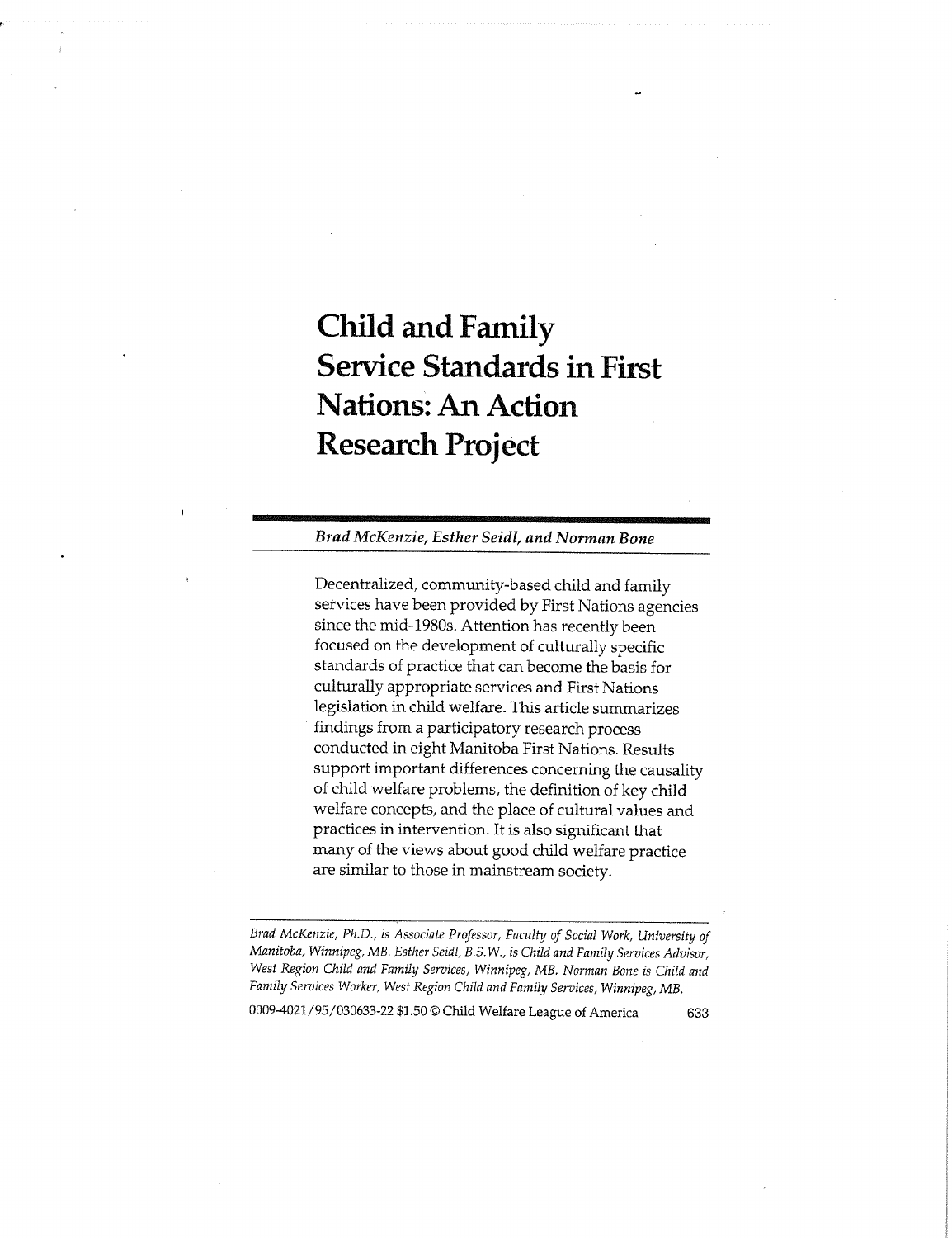hild welfare services to Manitoba First Nations have historically been characterized by political neglect, paternalism, and institutional colonialism. The result of these policies has been a disproportionate number of Firs hild welfare services to Manitoba First Nations have historically been characterized by political neglect, paternalism, and institutional colonialism. The result of these children in care, limited provision of family services, and the permanent loss of a large number of children from their families, communities, and culture [Johnston 1983; Kimelman 1985]. Between 1966 and 1981, 14 First Nations in southwestern Manitoba received services, including cross-cultural adoption and longterm family foster care in non-Aboriginal communities, from three Children's Aid Societies under agreements signed with the federal and provincial levels of government. For the remaining 45 First Nations in the province, statutory child protection services, consisting primarily of long-term placement outside the community and culture, were provided only when the life of a child was at serious risk.

By the mid-1970s, the First Nations leadership began to mobilize in response to the escalating loss of their children. This advocacy was also an expression of growing aspirations for self-determination, including increased control over social services in their communities. Between 1976 and 1979, nine First Nations entered into bilateral funding arrangements with the federal government to deliver nonstatutory child welfare services. In 1980, a tripartite working group recommended an approach to service delivery for First Nations that included options ranging from service contracting to complete administrative control [Report of the Indian Child Welfare Subcommittee 1980]. The provincial association of First Nations took a leadership role within the tripartite committee in designing a \$24 million pro-

<sup>\*</sup>The term First Nations refers to the original inhabitants of Canada and their descendants prior to contact. It is generally used to refer to those who have status under provisions of the Indian Act. It replaces the term *Indian,* although the latter is still used. The term *Aboriginal* includes First Nations people as well as those who do not have status but trace their heritage to the original inhabitants of Canada.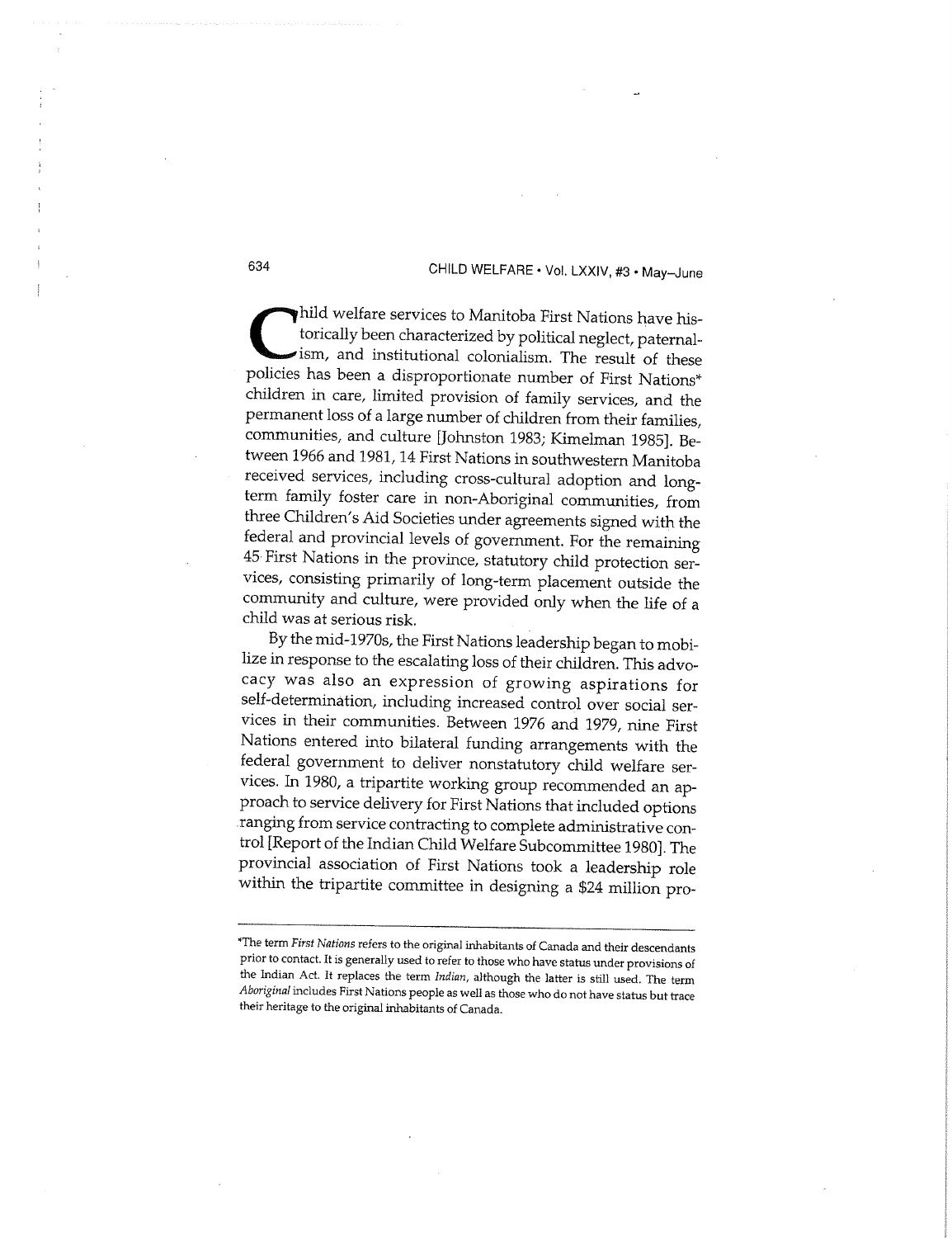posal for the delivery of child and family services by First Nations authorities, and negotiating a master tripartite agreement in 1982. This agreement provided for the extension of child welfare services under provincial legislation and standards to First Nations, federal funding for the cost of services, and the delivery of services by agencies administered and controlled by First Nations.

Fully mandated First Nations child welfare services have been in place throughout Manitoba since the mid-1980s. In the Manitoba model, regional agencies, generally organized under Tribal Council authorities, provide a comprehensive range of child welfare and family support services using a decentralized, community-based service model. Governance structures include an agency board composed of representatives from participating communities, and local child and family service committees in each community. Services are usually provided by a combination of community-based staff members, who provide a broad range of generic services, and regionally based supervisory and specialist staff.

Although First Nations agencies have some autonomy over agency-specific policy development, provincial jurisdiction over legislation and standards and related requirements for accountability have been contentious issues. For most First Nations, the initial acceptance of these arrangements is regarded as an interim measure, and the long-term goal of distinct standards and legislation has remained an important priority.

In 1993, West Region Child and Family Services, an agency serving nine First Nations communities, launched a project designed to develop culturally appropriate child welfare standards through a community-based, participatory research process. Though other research efforts to specify such standards have taken place, notably in British Columbia and Quebec, this process was unique because federal funding was supplemented by agency resources to allow for an extensive community consultation process. In addition, the project was designed to develop standards in communities where services had already been pro-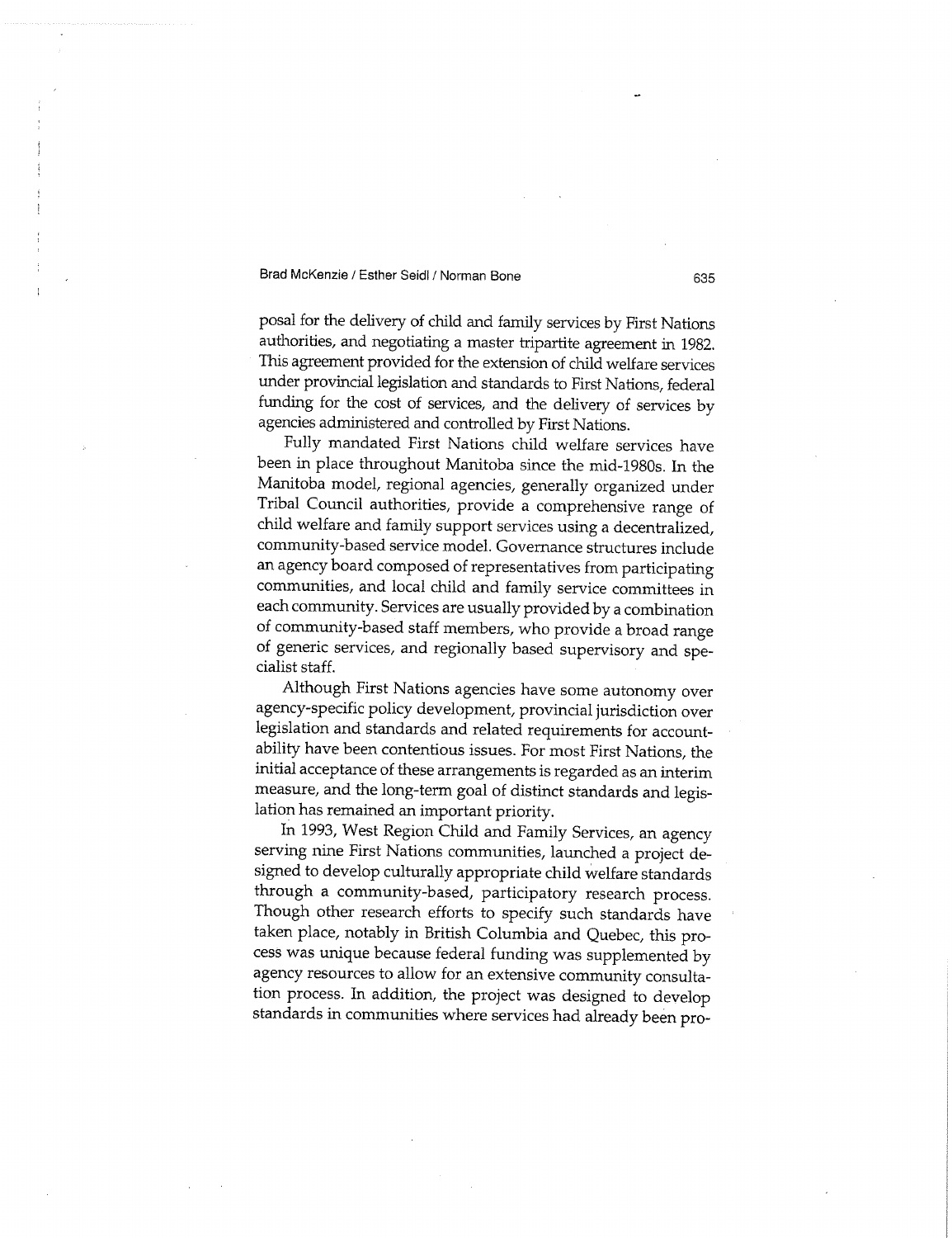vided by First Nations authorities for more than a decade. The experience of service provision under First Nations control is particularly important. First, child-rearing, family, and parenting matters are shaped by the historical relations between First Nations and governments, religious organizations, and the agencies that provide social services. Any community consultation process involves the difficulty of separating service experiences from standards considerations, and in these communities residents had experience with both the conventional and the more recent First Nations child welfare systems. Second, awareness has grown in these communities that the achievement of good quality child welfare services requires much more than a change in administrative authority over such services. The development of new, culturally appropriate standards and models of practice requires considerable time, resources, and knowledge. In First Nations communities, this process is complicated by the high demand for crisis services, the recognition that many traditional cultural practices have been lost through exposure of children to residential schools and other assimilative instruments in the dominant society, and limited financial resources.

Standards are particularly important in child welfare because they provide criteria that establish the legitimacy of state intervention in mediating the rights between children and their parents, or in intervening to protect the rights and interests of children who may be at risk. They can also provide a basis for examining and measuring practice, a tool for planning, organizing, and administering services, and a means for promoting how services may effectively meet the needs of children [Child Welfare League of America 1989].

In First Nations communities, standards can provide a framework for contributing to the evolution of theoretical and culturally specific criteria for services. In this process, the rationale for service development transcends arguments based solely on political aspirations for self-government, and incorporates elements pertinent to the unique service and cultural needs of First Na-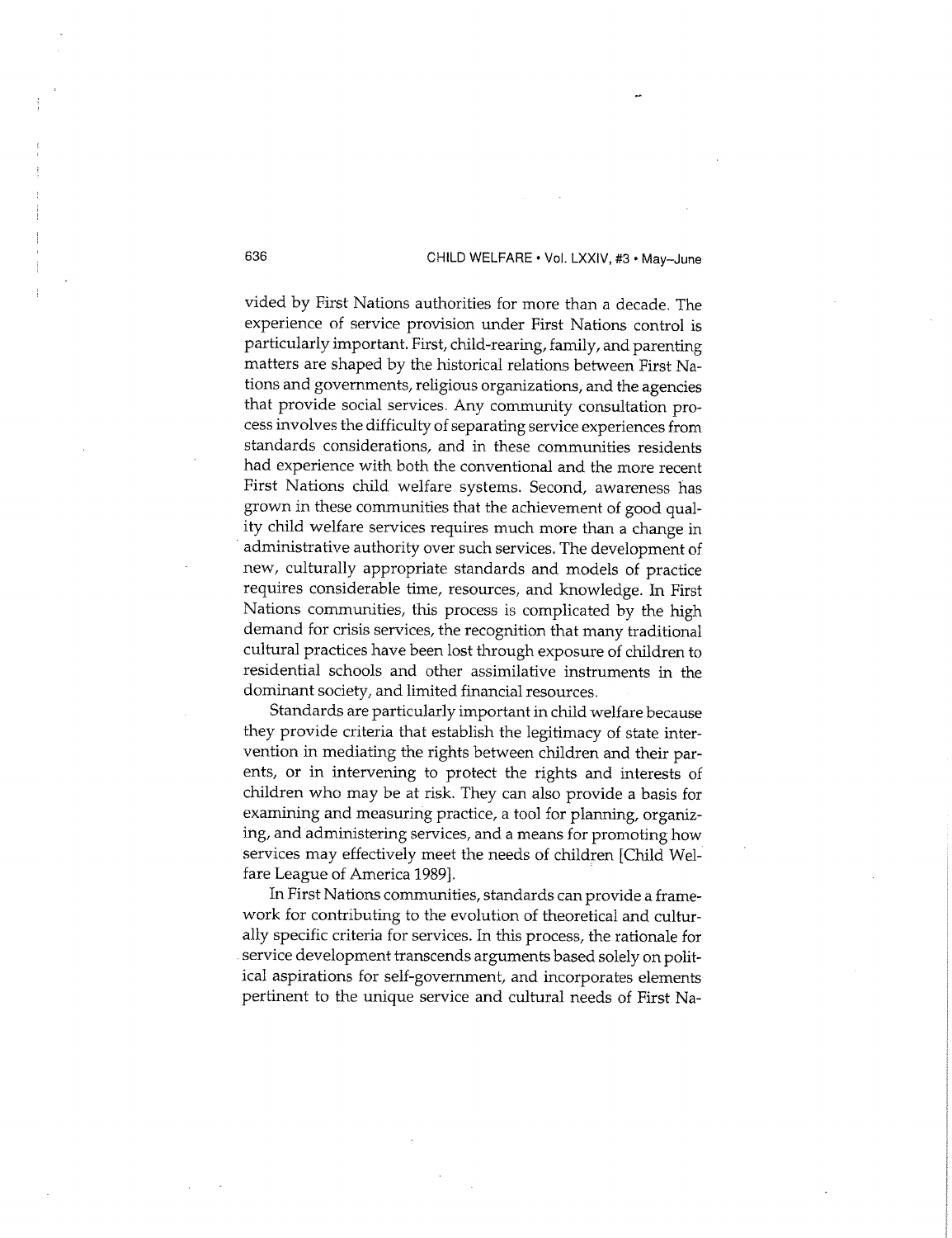tions communities. The identification of culturally specific child welfare standards is, however, quite complex. Although it is now generally accepted that early First Nations societies embraced a holistic, interdependent lifestyle, a social and political structure based on the clan system and extended families, and a decisionmaking process based on mutual cooperation and the building of consensus [Clarkson et al. 1992], it is not clear whether such differences are retained today, particularly in First Nations communities located in close proximity to non-Aboriginal communities. And even if differences can be identified, should the focus be on defining Aboriginal values and related standards as they are practiced today after more than three centuries of contact, or on traditional values that may reflect an idealized vision of service provision? Moreover, Popkewitz [1988] has observed that in a minority-majority context it is often unclear which elements of culture belong to the minority group as "original" aspects of their lifestyle, and which have been formed in response to dominant cultures and power relations.

Contemporary differences between western European and Aboriginal cultures have been demonstrated, including the significance of traditional values, spirituality, ceremonies, rituals, and the role of Elders and the extended family [Brant 1990; Red Horse 1980a; Cross 1986; Edwards & Edwards 1980]. These beliefs and customs influence behavior, and this has contributed to the increased use of traditional practices in intervention, including the use of healing circles, sweat lodges, pipe ceremonies, and the medicine wheel [Timpson et al. 1988; Longclaws 1994]. Although traditional values and practices can be used to inform the development of child welfare standards, communities may identify with traditional aspects of culture to varying degrees. Red Horse [1980b] distinguished between traditional, nontraditional, and pantraditional family life-style patterns, although he noted that Indian core values may be retained regardless of life-style. Morrissette et al. [1993] outlined a model that draws distinctions between individuals who reflect characteristics that can be de-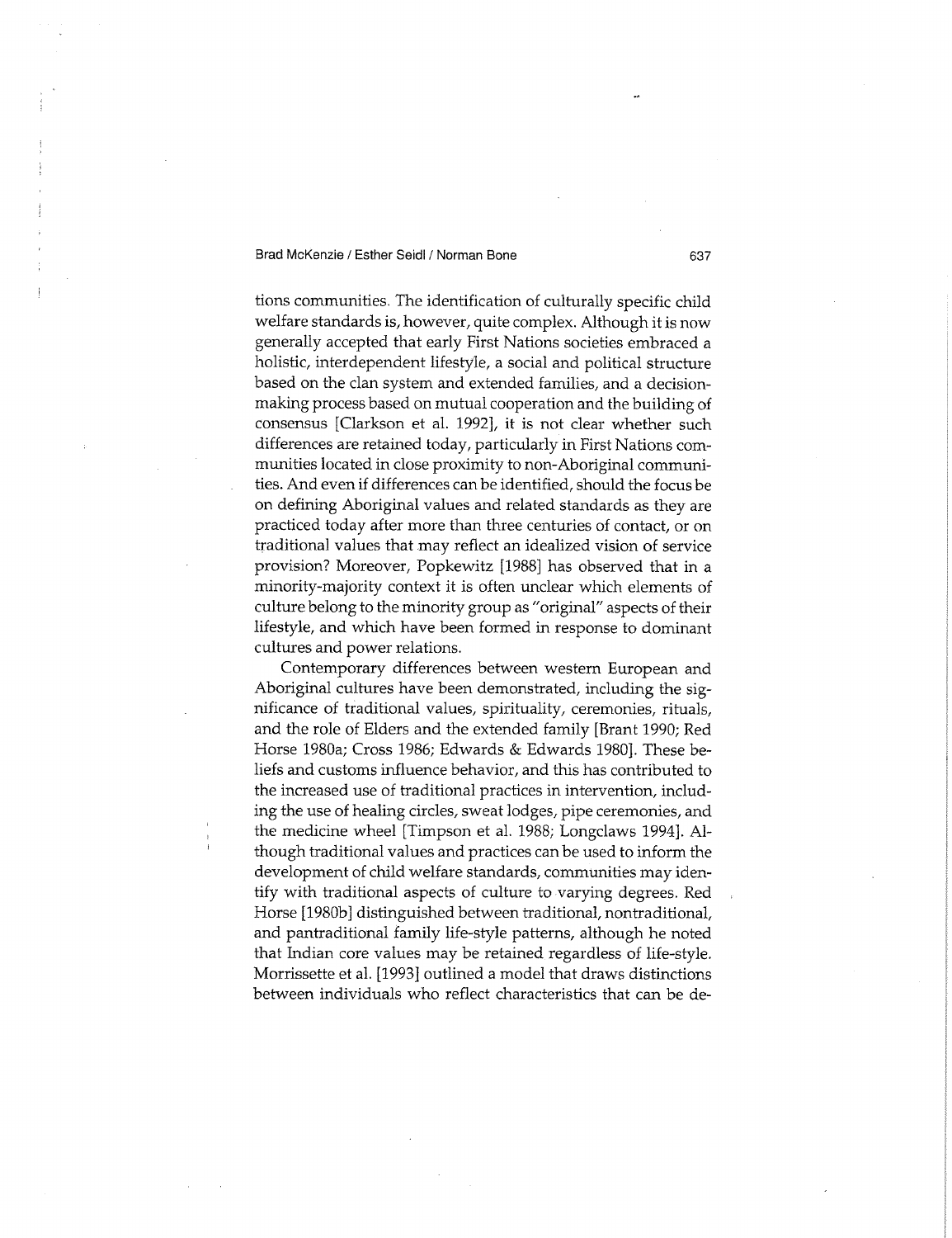scribed as traditional because of their strong adherence to traditional values and practices, those who reflect characteristics that can be described as neotraditional because they express a blend of traditional and nontraditional values, and those who reflect characteristics that are nontraditional either because they have adopted dominant societal values or have become alienated from both mainstream and traditional Aboriginal societies. This model recognizes that different and often conflicting influences exist within communities, that identification with traditions is undergoing considerable change in Aboriginal communities, and that individual differences within cultural groups must be respected. Thus, the values, beliefs, and standards of action that shape contemporary Aboriginal life-styles must be understood within a dynamic context, recognizing both current differences among individuals and communities, and that these differences may evolve more quickly than those associated with the dominant society. These realities required that standards development in First Nations communities be viewed as an evolutionary process that included extensive community input and involvement in the early stages.

#### **Method**

Qualitative methods are particularly appropriate when the aims of the research include exploration, discovery, and an inductive approach to knowledge development [Patton 1990]. Moreover, they are an essential component of research in First Nations communities in attempting to capture experiential knowledge shaped both by historical relations and a particular community context. In this case, qualitative research methods were combined with elements of a participatory research approach in order to engage the community in shaping its own distinct standards of child welfare practice. Participatory research is described as a combination of education, research, and action, with the goal of contributing to community empowerment. It is a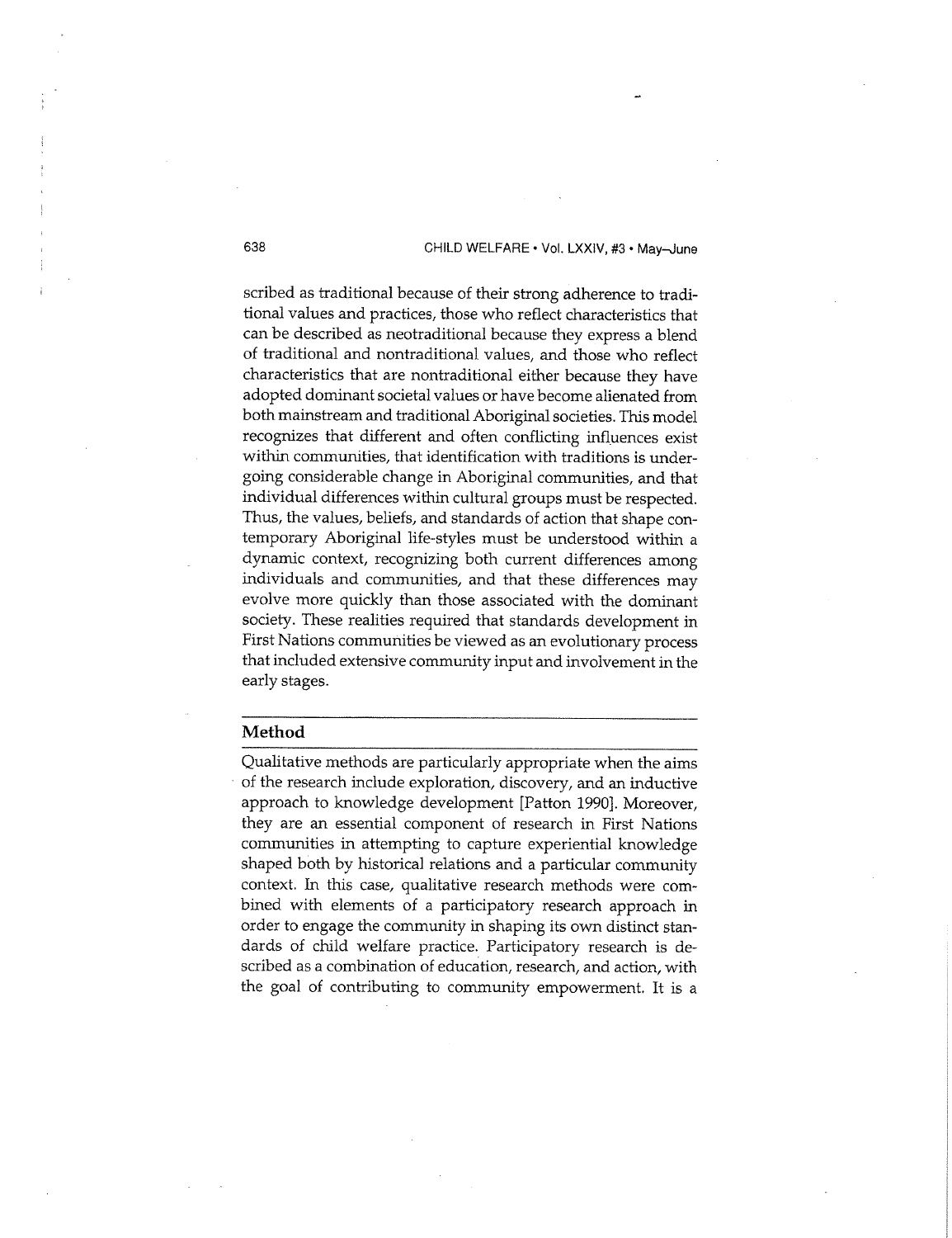process whereby people are assisted to determine their problems, educate themselves about the problems, prioritize issues and causes, select solutions, and take action [Cassara 1987]. The participatory components of this design included extensive focus group interviews in each community in the first round of data collection, and a second stage where feedback on findings was provided and further input and clarification were obtained. This strategy helped to establish the validity of findings, forestalling an often noted criticism associated with the use of qualitative methods.

The primary data collection method involved the use of focus groups, and extensive discussion of a standard set of questions. Stewart and Shamdassain [1990] outline several advantages in the use of focus groups. Advantages important to this project were the open response format, which provides an opportunity to obtain information in the respondents' own words, allowing for deeper levels of meaning and important connections, and the opportunity to obtain in-depth information at less cost than individual interviews.

An initial interview guide was constructed to elicit responses related to such topics as the definition of a family, indicators of abuse and neglect, substitute placement preferences, and the role of culture in providing child and family services. The interview guide was pretested with the steering committee of the project and revised to include 13 general topic areas.

In the first phase of the project, focus group interviews were organized in eight communities. In most communities, relatively homogenous focus groups were organized and separate interviews were conducted with Elders, Chiefs, and Council members; local child and family service committee members and community staff members; biological parents, foster parents, and homemakers; and youths between the ages of 13 and 18. In two communities, the parent group was combined with local staff and committee participants, and in the eighth community, a combined focus group interview was conducted because of the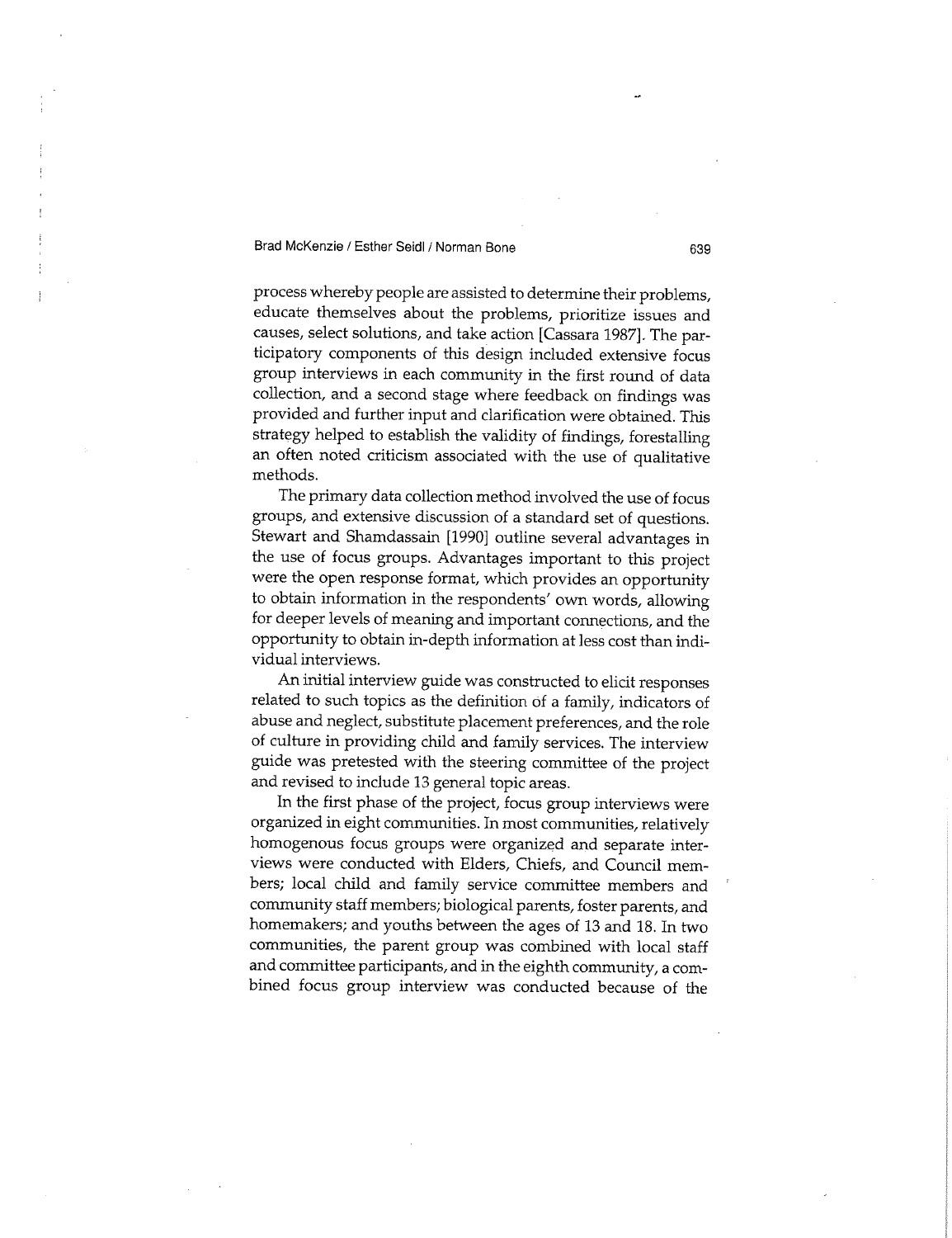community's small size. Each focus group included between eight and 16 individuals; more than 200 individuals participated in the initial interviews. All first-phase interviews were audiotaped and transcribed for analysis, which involved the categorization and coding of open-ended responses consistent with approaches recommended by Patton [1990], Miles and Huberman [1984], and Krippendorf [1980]. More than 300 descriptive variables were created to capture the range of responses to questions, and interview passages were selected to illustrate both the range of responses and the common themes.

Data reduction involved the transfer of participant responses and researcher comments to a computer, allowing information to be sorted and organized relative to questions and respondent groups. Coded responses were also recorded as nominal data and summarized for each group and community. This enabled the identification of common themes and responses for groups, communities, and the full sample of focus groups  $(N=27)$ .

A second round of community consultation was also conducted, involving feedback on findings from the first phase, and the identification of key issues and questions for further discussion. This phase generated widespread community interest and provided a stimulus for further community involvement in child welfare matters.

#### **Results**

Results summarized in this section identify some of the significant themes that emerged from the two data collection phases. Figure 1 provides an overview.

#### *Service Concepts in Child Protection*

The significance of the extended family and custom adoption (defined as the informal placement of children with family or friends) to Aboriginal people is emphasized in the literature, and is clearly supported by the results of this study. When groups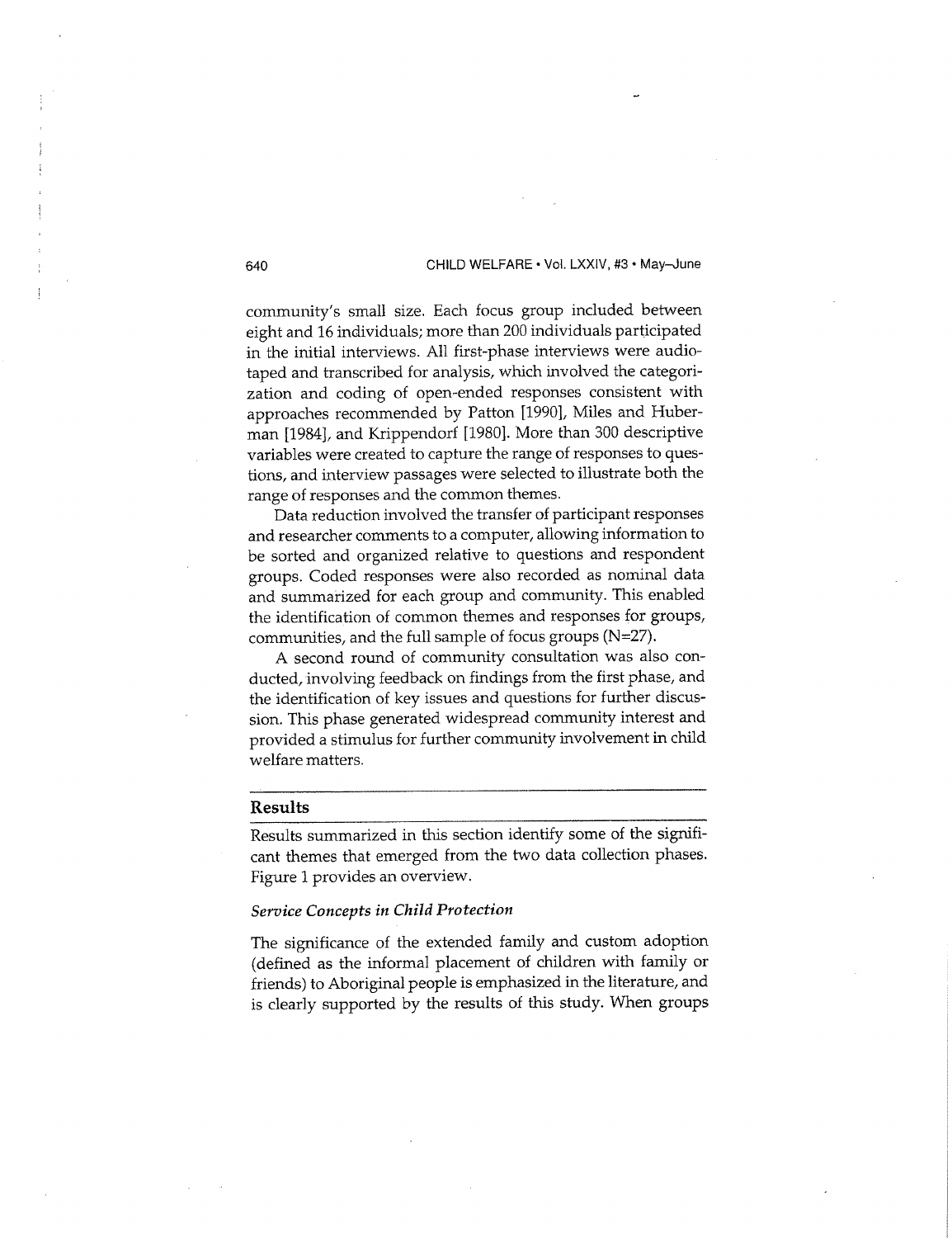ł

 $\overline{1}$ 

 $\sim$ 

 $\mathcal{L}_{\mathcal{A}}$ 

 $\sim$  $\sim$ 

 $\bar{z}$ 

| Most Common Response <sup>2</sup>                                                                                                                                                                                 |
|-------------------------------------------------------------------------------------------------------------------------------------------------------------------------------------------------------------------|
| • Extended family<br>· Nuclear family<br>· Non-relatives included as family<br>• Community is a kind of family                                                                                                    |
| • Involves providing good physical care<br>· Involves providing good emotional care<br>· Involves providing guidance<br>· Involves providing safety and protection                                                |
| • Absence of adequate physical care<br>• Absence of guidance (supervision and discipline)<br>• Absence of emotional care (bonding and nurturing)                                                                  |
| • Unusual marks or bruises<br>• Child is often afraid or angry<br>• Acting out behavior                                                                                                                           |
| · Child is often afraid or angry<br>· Inappropriate sexual behavior                                                                                                                                               |
| • Extended family in community<br>· Extended family outside the community<br>. First Nations foster home in the community<br>. First Nations foster home outside the community<br>• Non-First Nations foster home |
| • Birth family to be involved<br>• Extended family to be involved<br>• Child to be involved                                                                                                                       |
| • Ability to provide good emotional care (respect, love)<br>· Stability (no alcohol or marital problems)<br>· Good communications skills<br>· Treat all children equally<br>· Good parenting skills               |
|                                                                                                                                                                                                                   |

 $\bar{z}$ 

 $\sim$ 

**1**. For each concept the number of groups who participated in discussing the concept is noted in parentheses.

2. Responses are limited to those most frequently reported and these are listed in order, beginning with the most popular item.

 $\bar{\mathbf{z}}$ 

 $\bar{z}$ 

 $\langle \cdot \rangle$ 

J.

L.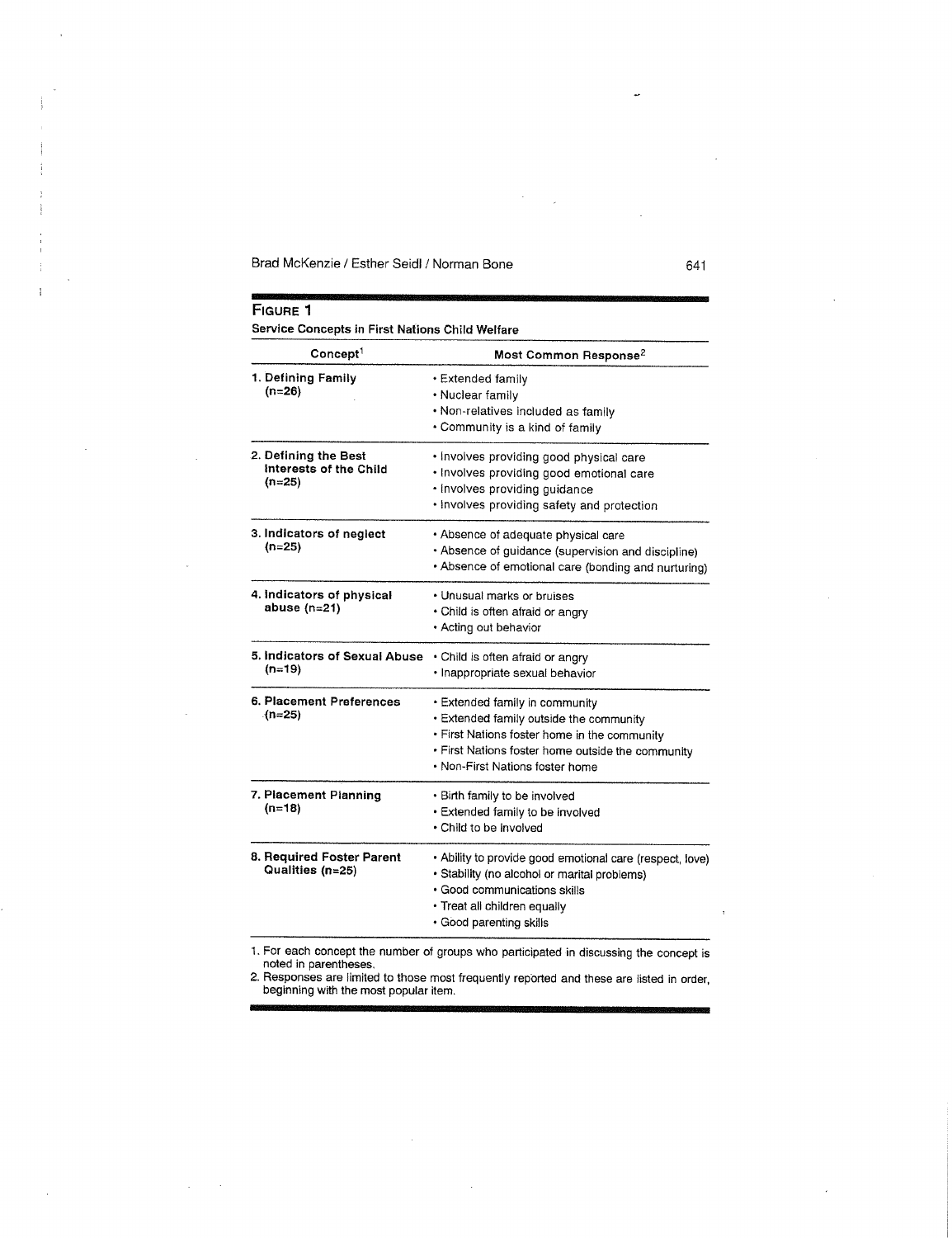were asked to define their family, 25 groups described aunts, uncles, cousins, and grandparents as "their family" (see figure 1). Most groups felt that the extended family was very important as a source of "help and knowledge." The definition of a family can overlap, and 11 groups also identified a nuclear family constellation. Ten groups also identified the community as a "kind of family." Custom adoption was identified as a familiar practice by 22 groups. As noted by one participant, "People who lived or were raised up with us are adopted into the family."

In describing the best interests of children, respondents were most concerned about the provision of appropriate emotional and physical care and guidance. Although such criteria are embodied in current legislation and standards, the teaching of traditional values, language, and customs was defined as an important component of good emotional care and guidance. Referring to the traditional value of respect, one Elder commented: "Respect them [children] and they will respect you."

Inadequate physical care and guidance, followed closely by a lack of quality emotional care, were the most common factors associated with child neglect. In circumstances of neglect, placement was defined as required when parents do not respond to support services or to a warning, or if the level of neglect is too severe. The importance of support service was stressed by most groups, as seen in the following comment: "If they [children] are neglected, the agency should support the family. . . . Working with the family is the best solution. . . . Someone should work with the parents in the home."

The use of moderate physical discipline, such as spanking on . the hands or buttocks was supported by a majority of groups. Many felt that the intrusive nature of policies concerning child abuse undermined the ability of parents to use reasonable methods of physical discipline. Some were opposed to the use of physical discipline, however, and respondents were generally divided on whether physical discipline was a traditional Ojibway child-rearing practice. As one respondent said, "It came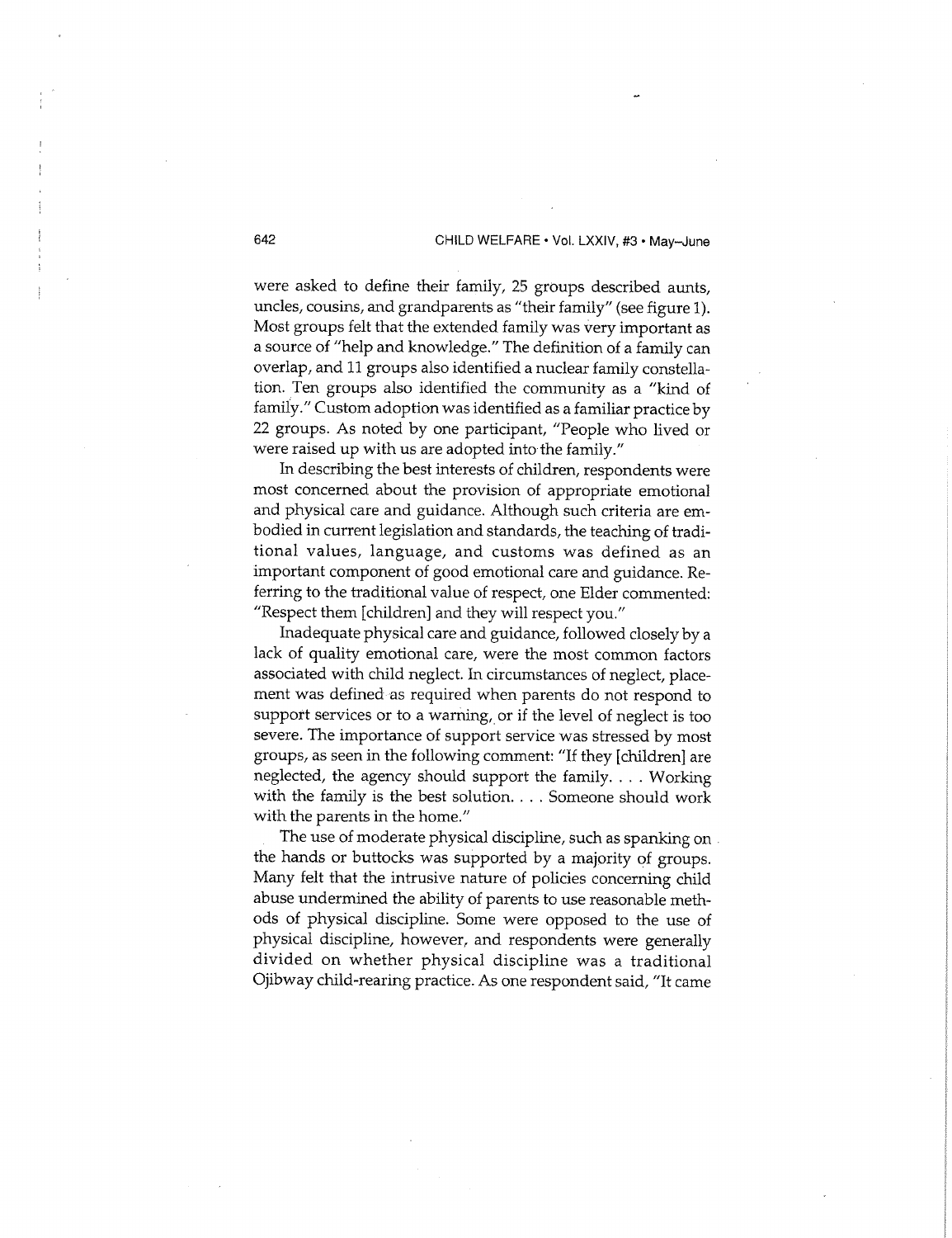from the . . . [residential] schools ... . That is not the way of the Indian culture. That is their way."

Unusual marks or bruises were most frequently cited as signs of physical abuse. Psychological and emotional indicators, such as fear, withdrawal, anger, aggression, and inappropriate sexual behavior toward others, were also identified as important, particularly in relation to sexual abuse. Sexual abuse was regarded as a particularly difficult problem because of its magnitude and the tendency to deny its impact on community life. As noted by one respondent, "Sexual abuse was learned over time and we need time to heal... . In some way it has touched each one of us."

Although the importance of treatment for offenders was emphasized, views differed on whether services should be provided within the community. As noted by one respondent, "In our traditional circles . . . nobody should be outside of the circle." Others expressed a concern, however, that the needs of the victim might be neglected, and that having both the victim and the offender remain in the community while receiving treatment might create "turmoil for the family of the victim." In incest-related cases, it was stressed that the offender, not the victim, should be removed from the home.

A wide range of prevention and family support services were recommended to cope with problems of abuse and neglect. Individual counselling, parent education, sharing and healing circles, cultural programming, youth programs, and day care services were recommended, as well as specialized services for the prevention and treatment of sexual abuse. Group counselling and support were frequently cited; such approaches are consistent with traditional healing methods. It was also recognized, however, that individual counselling might be needed before groupwork. Respondents advocated the mandatory provision of prevention and support services prior to placement unless the child was at serious risk. Continued services to parents were also regarded as important in the event of placement.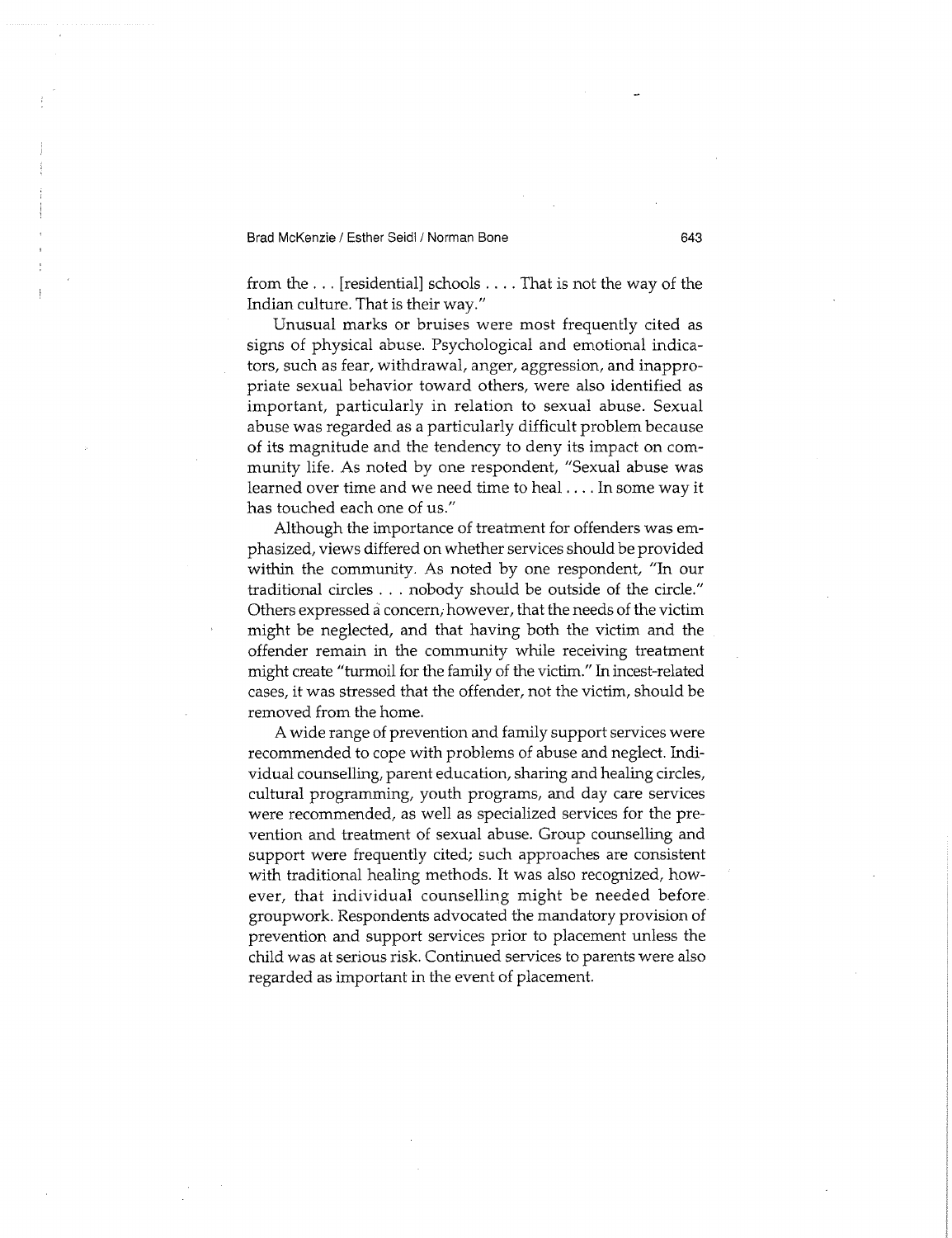#### *Placement Planning*

Preferred placement protocols for out-of-home care were established by First Nations agencies in the early 1980s. Placement priorities, in order of preference, are the extended family, families within the child's community of origin, families within First Nations communities in the tribal council area, other First Nations families, and non-First Nations caregivers. A similar placement protocol was first incorporated as a provincial directive in 1984, and has now been adopted as a standard governing placement decisions for all Aboriginal children in the province.

This research confirmed community support for this policy, but the merits of particular resources and the needs of the child were regarded as the most important considerations in decision making. Though extended family placements within the community were ranked first by adult groups, extended family placements outside the community and family foster homes within the community were given relatively equal weight (see figure 1). This indicates the importance attached to community as well as family connections. First Nations family foster homes outside the community were ranked fourth, and non-First Nations homes were ranked as the least preferred option. Particular reservations were voiced about non-Aboriginal resources outside the community, because children were regarded as experiencing an identity crisis in such circumstances and "losing their traditional ways." It is of interest to note, however, that youth groups were more likely to choose a placement resource outside of their community, and they were less opposed to non-Aboriginal foster homes than the adult groups. It appears that adults were more likely to value community connections, along with family and culture, as a necessary component of bonding and identity formation. Adults also frequently commented on the loss of children that occurred between 1960 and 1980, and the serious difficulties faced by many of the repatriated adoptees who attempted to reintegrate with their communities and culture.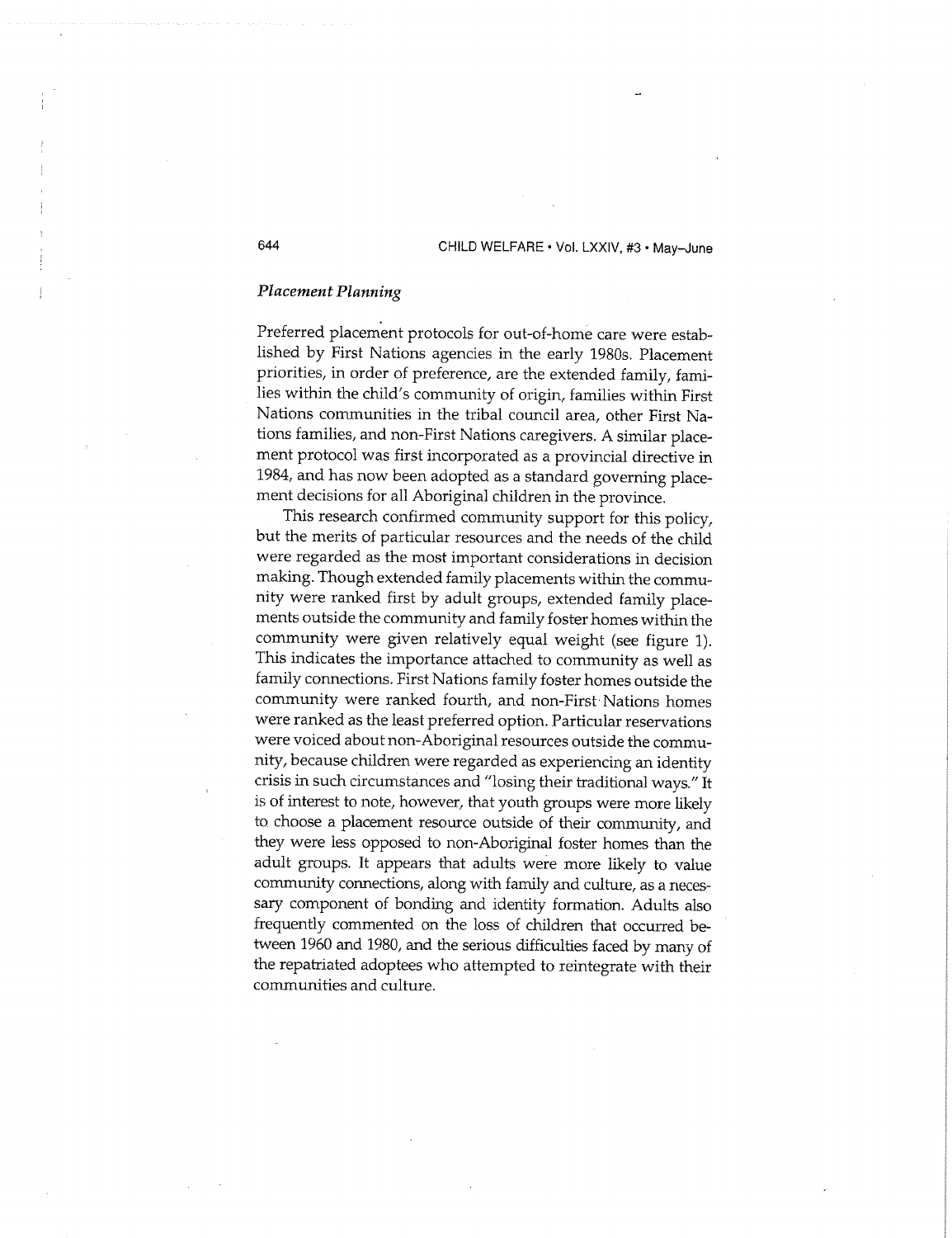Most group members were opposed to residential care outside the community and culture. One respondent summed up the views of many by asserting that such placements "offer very negative influences . . . they offer a street life and destroy our teachings here in the community." It was acknowledged, however, that a very small number of children with serious psychological and behavioral problems may require such placements because of the absence of specialized resources in local communities.

Although clear placement preferences were expressed, it was stressed that the best interests of the child must remain the most important criteria in decision making. For example, the use of extended family placements was contraindicated if the safety of the child could not be assured, or if the extended family was part of the problem.

Definite views were voiced about the criteria to be considered in the selection of foster parents. The ability of foster parents to provide a good level of emotional care, including love, respect, and kindness, was far more important than material criteria or physical space. The presence of stability in the home, good communication skills, and the equal treatment of foster and biological children were other important attributes. Most respondents indicated that previous involvement with alcohol and drugs should be considered, but that past experience should not be used to eliminate potential foster parents. Past behavior involving physical violence was regarded as serious and any incident of sexual assault should preclude approval.

Some interview questions were designed to obtain feedback on the preferred rights of the community and parents in decision making on child welfare matters. Although parental rights to involvement in planning were stressed, groups cautioned that "denial and minimizing" were widespread and that such rights should be conditioned on the degree of parental stability. The input of the extended family and children (if age-appropriate) was also highly valued. The majority of respondents stressed the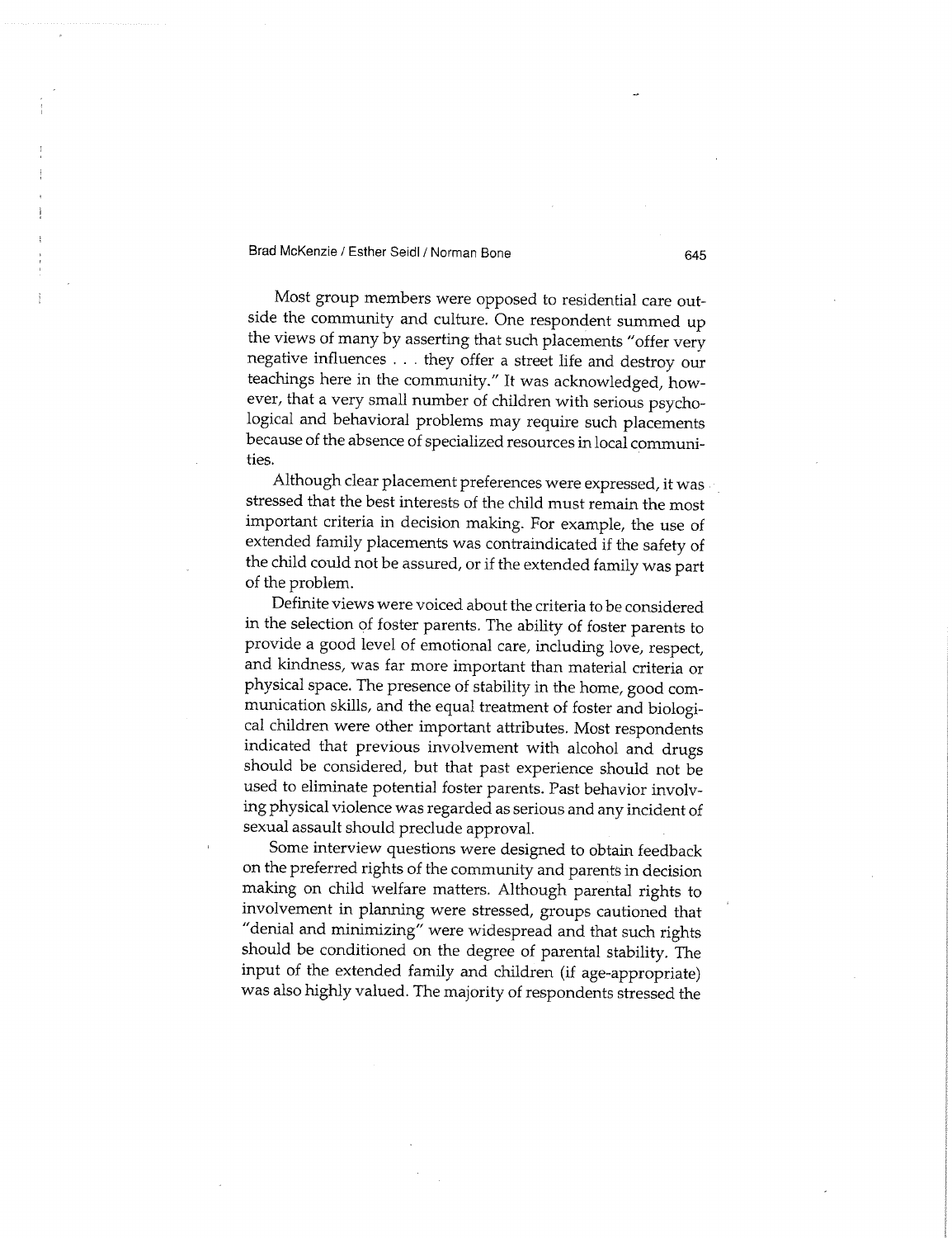importance of trying to reach a consensus; in the words of one respondent, "We must come together and form an understanding. .. . All parties should work together and come up with a solution." These findings provide support for the concept of inclusive family foster care, but they also exemplify the traditional value placed on participatory decision making in Aboriginal societies.

#### *Culture and Community*

Focus group participants stressed the importance of culture, including language, ceremonies, and teachings, both as a component of child welfare practice and as a method of healing their communities. In this study, the agency was also urged to provide cultural training in communities as a way of offering people "a different way to live life."

Groups were asked to define an Elder and the role carried by such a person. An Elder was commonly defined as someone "not necessarily old" but who has "more experience than you and who has gained the respect of the community." Wisdom was the most valuable attribute of Elders, and their roles were identified as advising and teaching.

Major concerns were expressed about the loss of language and cultural traditions, and residential schools were frequently cited as the principal cause. As one respondent said, " A lot of us went to residential school and we were not allowed to go home or practice our culture." Current efforts to regain Aboriginal culture were recognized as important in promoting a positive self-identity, and there was particular support for language programming in schools.

Some interview questions were also designed to obtain community feedback on the local child and family service committee and the Chief and Council. The preferred role of the local committee was to work with families in resolving problems, provide advice to the agency staff, and monitor the implementation of case plans at the community level. Unwarranted political inter-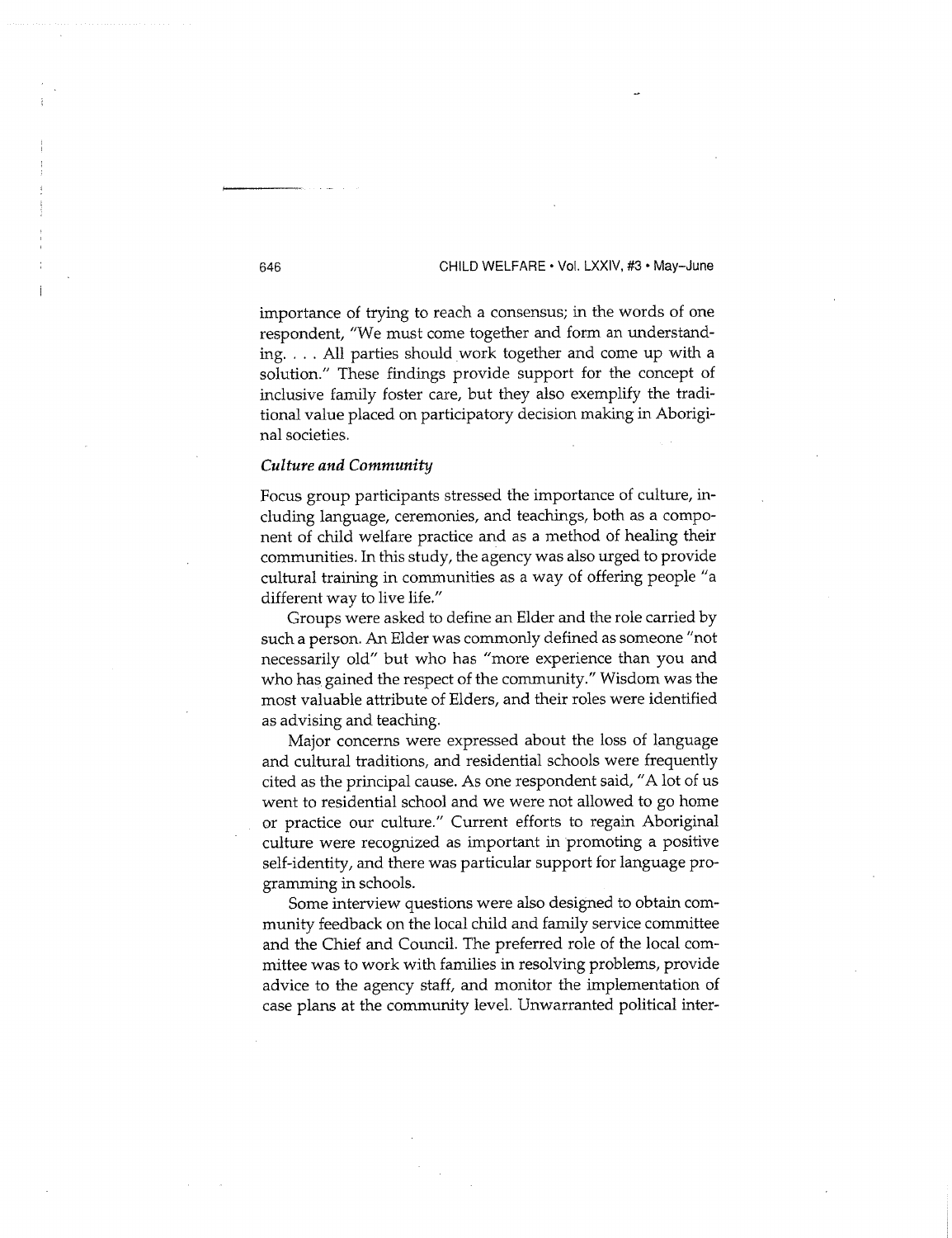ference by the local Chief and Council in specific cases has been contentious in First Nations child welfare, and the importance of preventing this was recognized by most groups. It was also recognized, however, that the Chief and Council had a right to be informed of agency decisions, and had a responsibility to act on policy matters affecting their community. The difficulty of responding to some complaints from community members was recognized, and many groups felt that the development of a formal community mediation and appeal mechanism might help to deal with this concern.

Youths tended to be more critical of the lack of community resources and services than adults, and felt that adults were not sufficiently supportive of their interests. Young people also felt that families "should care more for kids" and "be sober and drug free." Some of the youths interviewed had received child welfare services that they regarded as mostly helpful. Although the majority expressed a preference for counsellors who understood their culture, the youths were evenly divided on whether they would prefer to talk to someone from within or outside their community. Confidentiality and trust were cited as reasons for preferring a counsellor from outside the community.

#### **Conclusion and Implications**

The participatory research process used in this study has been quite successful in promoting community interest and involvement in child welfare matters. Focus group interviews conducted in the first phase were well attended and provided extensive, in-depth information specific to preferred community standards in child welfare. This commitment continued in the second consultation phase, in which respondents gave detailed direction for the development of culturally appropriate services and unique standards that can become a foundation for the future development of First Nations child welfare law.

It is significant that many of the views about good child welfare practice are not inconsistent with conventional stan-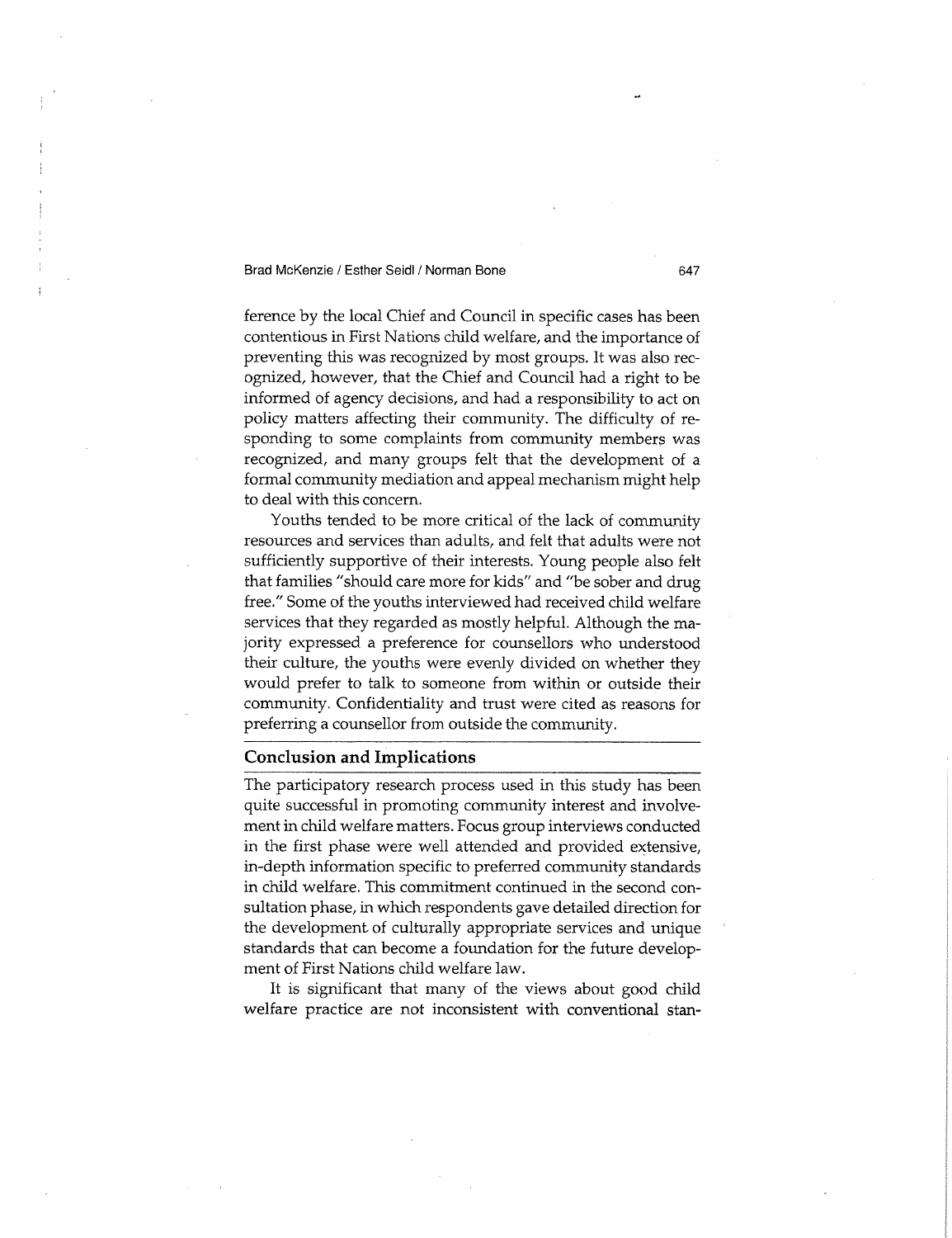dards. For example, the best interests of the child are defined, first and foremost, in terms of physical care, guidance, and good emotional care. There are important differences, however, that reflect cultural traditions and the historical relations between First Nations and the dominant society concerning the care of children. The loss of culture and problems of parenting are associated with the past practices and policies of the dominant society, and the residential school system is pinpointed as a major instrument in this colonization process. Suggested solutions to child welfare problems in First Nations communities therefore included returning to some of the values and customs associated with traditional culture. This is reflected in the importance attached to values like respect, a collective concern for the wellbeing of the community, and decision making by consensus. Community support was also demonstrated for the use of cultural teachings, language, and Elders as key elements in the preferred model of practice. Elders, as the transmitters of culture and traditions, should be formally integrated with agency structures and service protocols. Other studies have recommended that they be employed as staff members, or become advisors in case planning [Peigan Nation 1987; Watt 1992], and Longclaws [1994] recommends more extensive use of Elders in the healing of families.

A holistic, family- and community-focused foundation for child welfare services is reflected in the principles that emerged from this study. In conventional child welfare placement practices considerable importance is attached to a continuing role for biological families [Galaway et al. 1994], and an inclusive approach to fostering [Kufeldt 1994]. Results from this research clearly support such practices in First Nations communities. It also suggests, however, that family involvement should not be limited to biological parents. Extended family members were the first preferred placement resource identified in this study, and the direct involvement of extended family members in case planning was recommended unless there were important reasons to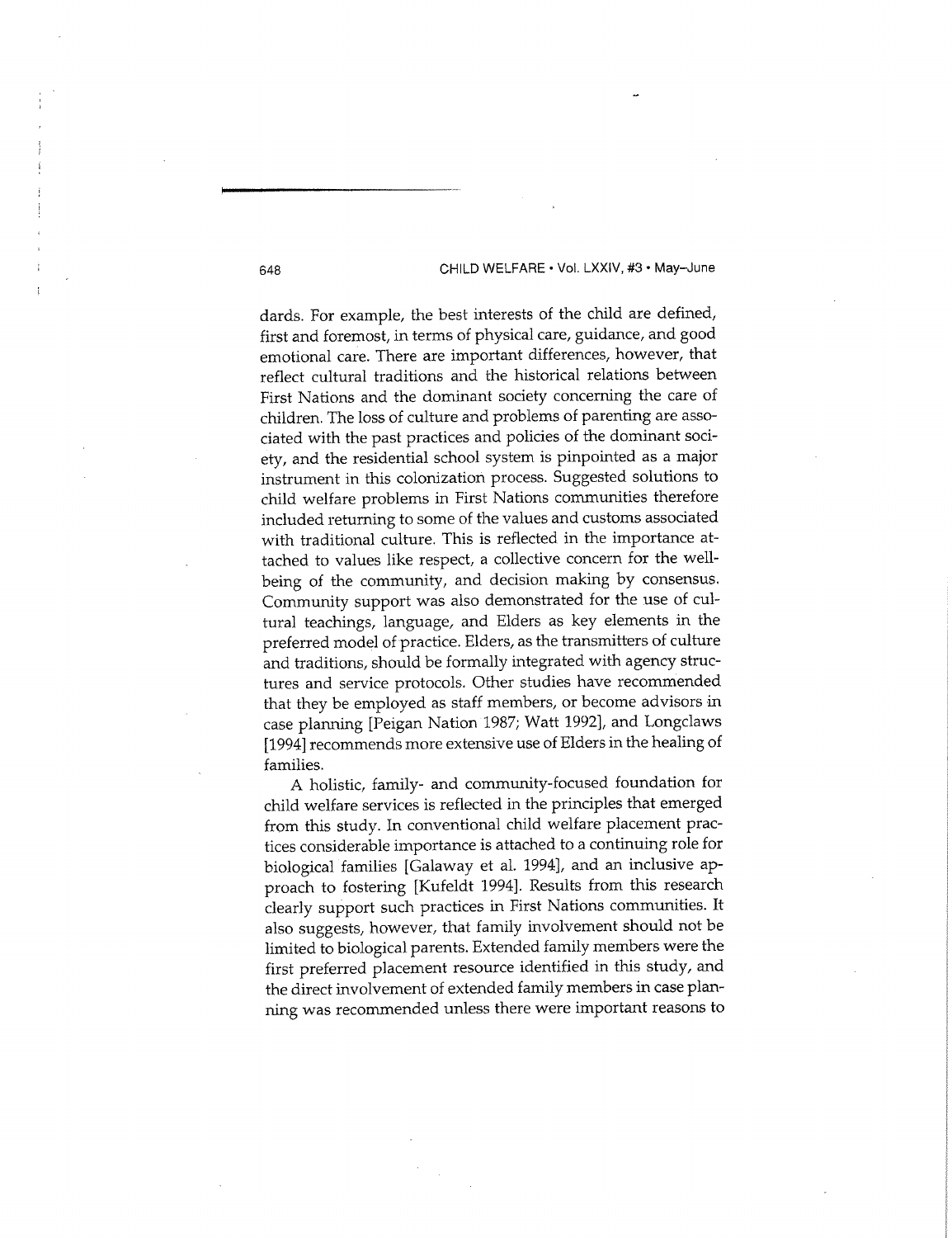exclude them. These values support a process for case planning and decision making that may include elements of the family group conference, now a widely practiced component of New Zealand's model of child welfare and juvenile justice [Maxwell & Morris 1994].

The report on Indian Child Welfare Standards in British Columbia noted that the child's best interests are served when the child's family is strengthened [First Nations Congress 1992: 64]. Although this principle is generally recognized in child welfare, the communities participating in this study placed particular emphasis on the connection between the child's well-being and family and community healing. A wide range of prevention and family support services were recognized as required elements of a child welfare program in these communities; these recommendations are similar to those found in other research on First Nations child welfare [Peigan Nation 1987; Watt 1992; Canadian Council on Social Development 1994], It follows that child welfare legislation and standards in First Nations must mandate prevention and family support services as required responsibilities of agencies operating in these communities. Such a policy is a marked contrast to current child welfare legislation in Manitoba, which only contains wording enabling the provision of such services. The goal of maintaining children within First Nations culture also means that the well-being of children is inseparable from the well-being of adults and communities. This principle was explained in relation to the problem of abuse in the following way: "We need to support the natural parents and work with the family. . . . We [as a community] have to start dealing with the roots of abuse."

Bonding and attachment are also defined within a holistic framework. Positive attachment to parents and caregivers was recognized as important, but the concept of bonding was extended to include attachment to extended family, community, and culture. These values were expressed directly, but they were also reflected in placement preferences for children requiring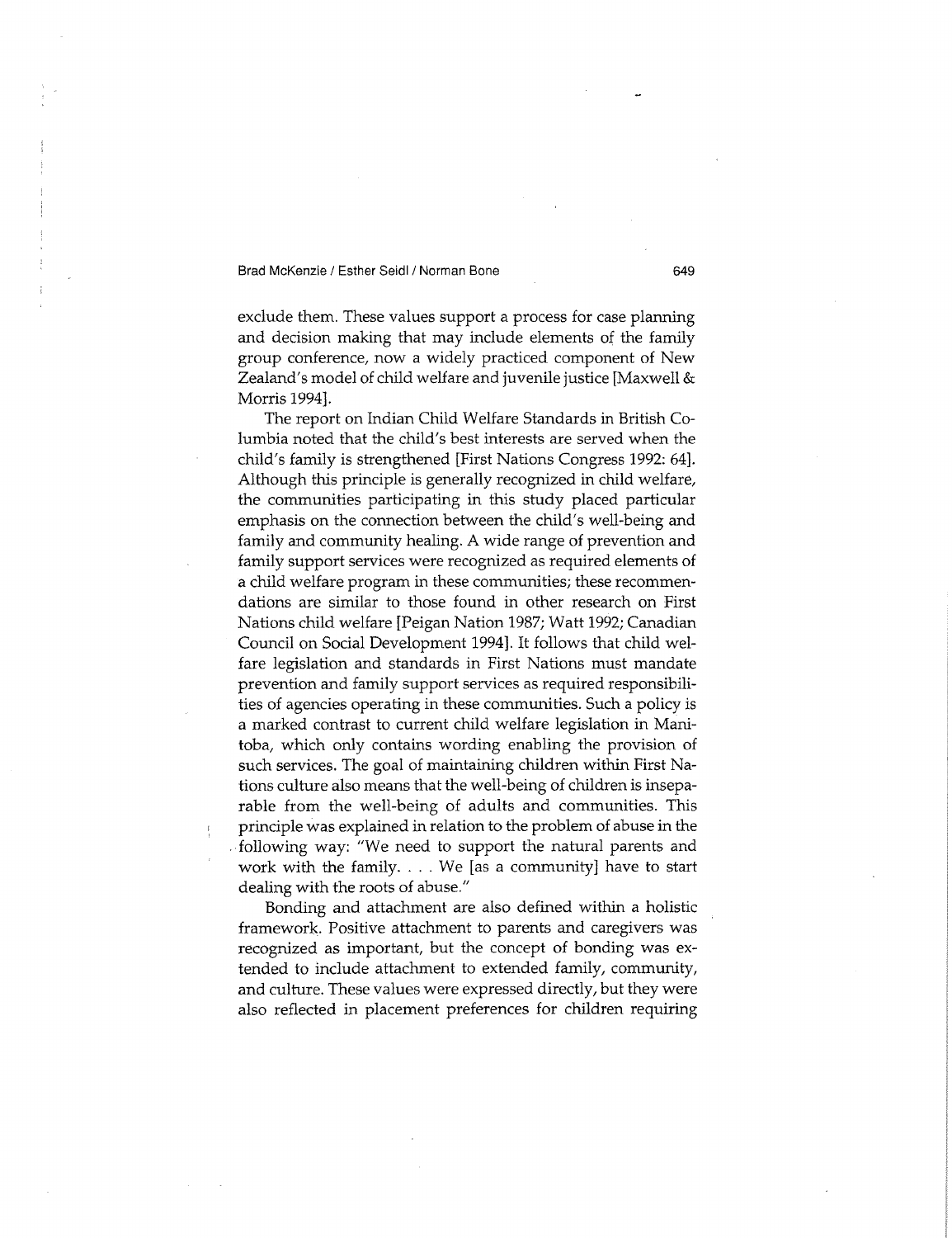out-of-home care. For example, community attachment was described as almost as important as extended family attachment in determining the most appropriate placement resource for a child in care.

Despite a strong commitment to the family within First Nations culture, there is evidence that a child-centered philosophy must ultimately guide service provision. Community respondents stressed the rights of children to be protected from risk, and identified out-of-home placement as a necessary component in protecting children, particularly in cases of abuse. The respect for children is also recognized in opinions that children should have a voice in placement choices, and access to counsellors they can trust, even if this means using resources outside the community. This recognition is similar to the proposed standard for the Squamish nation, which gives children "the right to express themselves to someone they can rely on and to have their feelings respected by adults" [Watt 1992: 29].

Community respondents recognized the many difficulties yet to be faced in achieving these standards. Many also stressed that local leaders and service providers must coordinate their efforts more effectively to avoid dealing with problems in isolation, and pay particular attention to the development of inclusive approaches to community healing.

Self-determination among First Nations must include ways to specify the unique social and cultural aspirations of their communities; this, in turn, can provide a basis for the development of culturally specific standards of service. The community-based, participatory approach to research described in this study can make a contribution to this process; it also raises a number of service considerations that must be encompassed if community self-determination is to have a meaningful impact on people's lives. This necessitates a holistic, community-based framework that incorporates the various elements of culture and traditions. It is also apparent that children and youths have a significant contribution to make in establishing service standards. Youth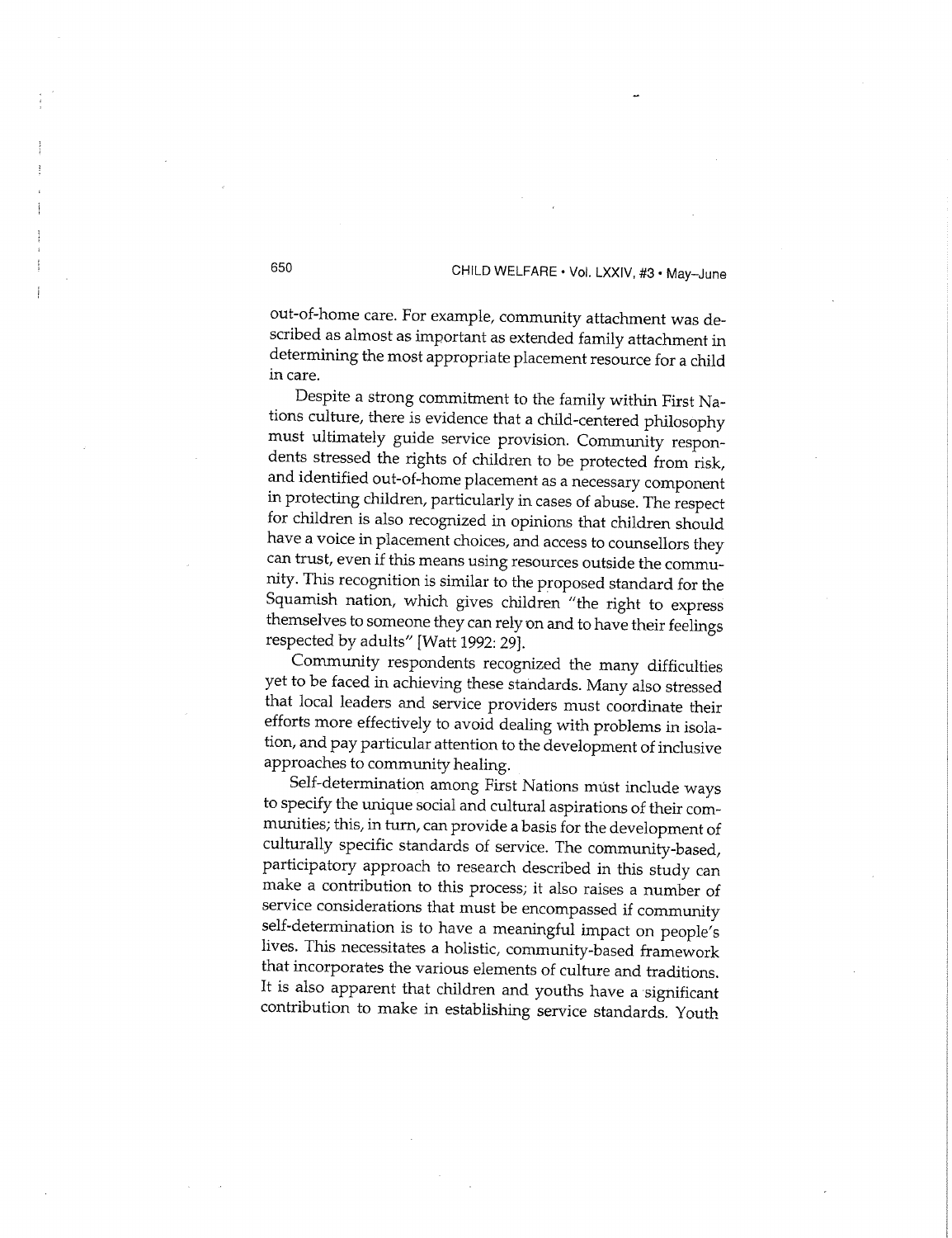groups have raised serious concerns in other studies about family violence, sexual abuse, and drug and alcohol abuse [Watt 1992; Canadian Council on Social Development 1994], problems also identified in this study. The views of children and youths were generally regarded as important, but their voices are not always given the attention they deserve. As one young person said: "They [adults] have to take a chance that kids are telling the truth." •

#### **References**

- Brant, C. C. (1990). Native ethics and rules of behavior. *Canadian journal of Psychiatry, 35,*  534-539.
- Canadian Council on Social Development. (1994). *Aboriginal values and social services: The Kahnawake experience.* Ottawa, ON : Canadian Council on Social Development.
- Cassara, B. (1987). The how and why of preparing graduate students to carry out participatory research. *Educational Considerations, 14,39-42.*
- Child Welfare League of America. (1989). *Standards for servicefor abused or neglected children and their families.* Washington, DC: Child Welfare League of America.
- Clarkson, L., Morrissette V., & Regallet, G. (1992). *Our responsibility to the seventh generation: Indigenous people and sustainable development* (report to the International Institute of Sustainable Development). Winnipeg, MB: International Institute of Sustainable Development.
- Cross, T. L. (1986). Drawing on cultural tradition in Indian child welfare practice. *Social Casework, 67,*283-289.74
- Edwards, E., & Edwards, M . (1980). American Indians: Working with the individual and groups. *Social Casework, 61,*494-497.
- First Nations Congress. (1992). *Indian Child and Family Services standards project* (final report). Vancouver, BC: First Nations Congress.
- Galaway, B., Nutter, R., & Hudson, J. (1994). Birth parent participation in treatment foster family care. In B. McKenzie (Ed.), *Current perspectives on foster family care for children and youth* (pp. 74-82). Toronto, ON : Wall and Emerson.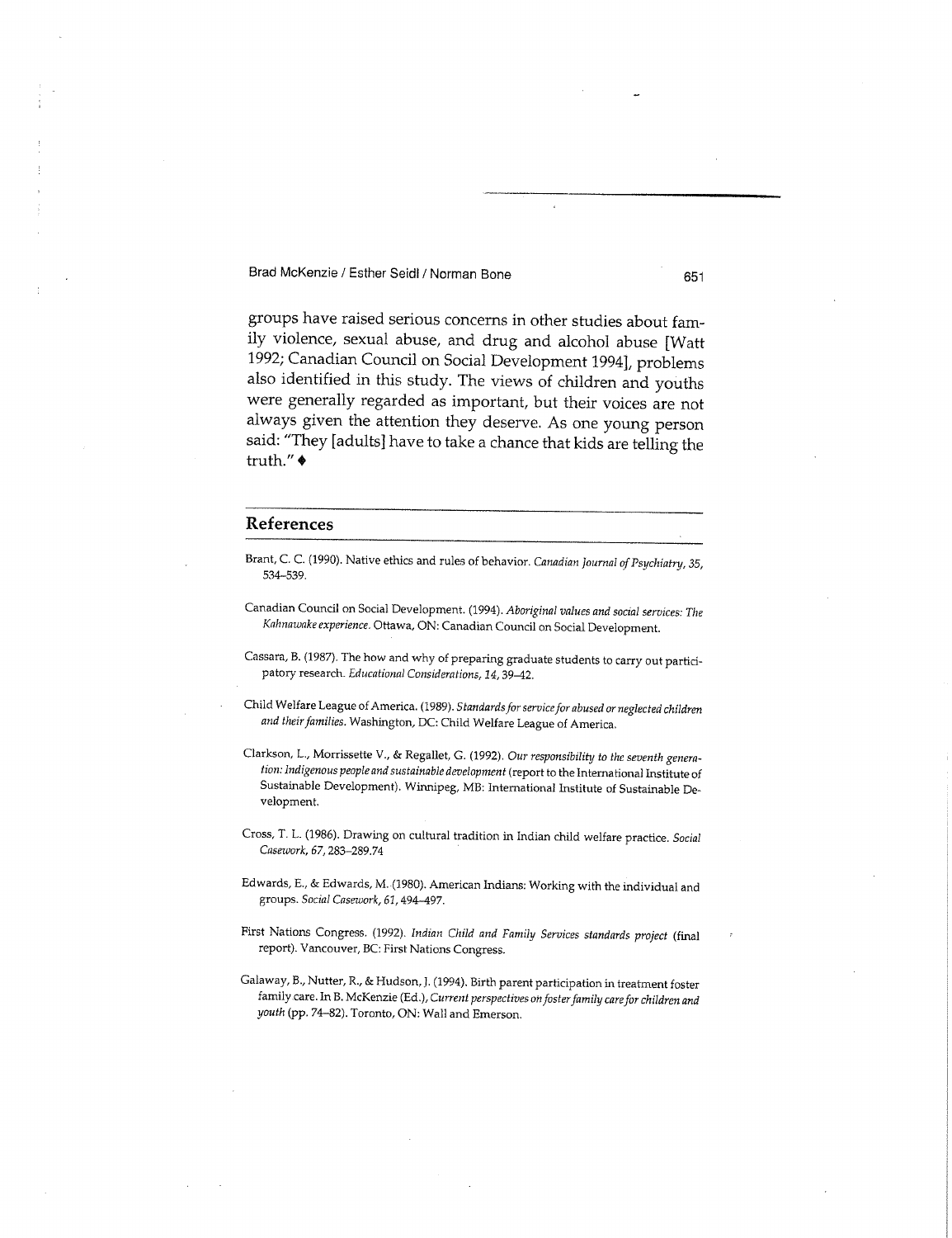- Johnston, P. (1983). *Native children and the child welfare system*. Toronto, ON: Canadian Council on Social Development.
- Kimelman, E. (1985). *No quiet place* (final report of Review Committee on Indian and Metis Adoptions and Placements). Winnipeg, MB: Manitoba Community Services.

Krippendorf, K. (1980). Content analysis. Beverly Hills, CA: Sage.

- Kufeldt, K. (1994). Inclusive foster care: Implementation of the model. In B. McKenzie (Ed.), *Current perspectives in foster family care for children and youth* (pp. 84-100). Toronto, ON: Wall and Emerson.
- Longclaws, L. (1994). Social work and the medicine wheel framework. In B. R. Compton & B. Galaway (Eds.), *Social work processes* (5th ed.) (pp. 24-33). Pacific Grove, CA : Brooks/Cole.
- Maxwell, E.M. , & Morris, A . (1994, May). *Deciding about justice for young people in New Zealand: The involvement of families, victims and culture.* Paper presented at National Research and Policy Symposium on Child Welfare, Kananaskis, AB.
- Miles, M. , & Huberman, A . (1984). *Qualitative data analysis.* Beverly Hills, CA : Sage.
- Morrissette, V., McKenzie, B., & Morrissette, L. (1993). Towards an Aboriginal model of social work practice. *Canadian Social Work Review, 10,*91-108.
- Patton, M . (1990). *Qualitative evaluation and research methods* (2nd ed.). Newbury Park, CA : Sage.

Peigan Nation. (Eds.). (1987). Strength within the circle. *Journal of Child Care, 3,*1-53.

- Popkewitz, T. (1988). Culture, pedagogy, and power: Issues in the production of values and colonialization. *Journal of Education,* 170,77-90.
- Red Horse, J. (1980a). American Indian Elders: Unifiers of Indian families. *Social Casework,*  61,490-493.
- Red Horse, J. (1980b). Family structure and value orientation in American Indians. *Social Casework,* 62,462-467.
- *Report of the Indian Child Welfare Subcommittee to the Tripartite Committee.* (1980). Winnipeg, MB: Manitoba Health and Social Development.
- Stewart, D., & Shamdasani, P. (1990). *Focus groups: Theory and practice.* Newbury Park, CA : Sage.